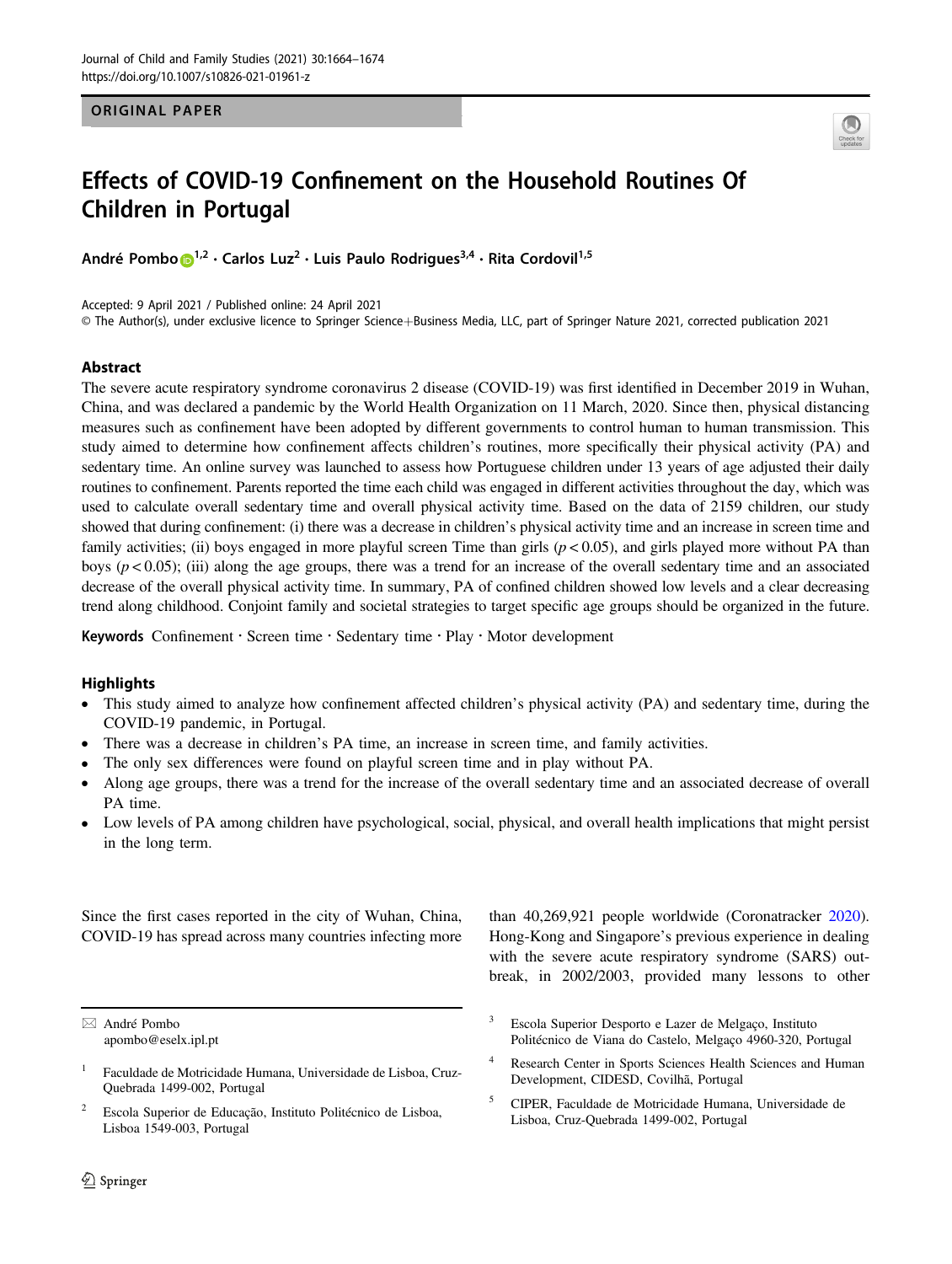countries and showed the efficacy of timely quarantine and isolation measures (Giubilini et al. [2018;](#page-8-0) WHO [2003](#page-10-0)). Furthermore, the three weeks lockdown experience of China (Wuhan), which resulted in travel restrictions, home quarantine, social distancing and outside activities limited to 30 min every second day, were quite effective, reinforcing the idea that this kind of measures could help to contain the epidemic (WHO [2020;](#page-10-0) Lau et al. [2020](#page-9-0)). So, due to the highly contagious nature of this virus, and in the absence of effective treatments, enforcing social isolation and confinement was the best way to control the infection (Sun et al. [2020](#page-9-0)).

Most of the European affected countries enforced different measures to keep people at home, such as closing the entire school system, closing non-essential government and private services, and asking employees to work from home (Islam et al. [2020](#page-8-0)). Portugal responded quickly to the coming menace. The first case was reported on the last week of February 2020 and, on March 16, schools, companies, and non-essential public services were closed across the country. Two days later, the state of emergency was declared by the Portuguese President. Restrictions on circulation were imposed for the entire population, all shops were closed (except for supermarkets, pharmacies, and gas stations), and restaurants could only operate as take-away. Despite the benefit of preventing high rates of the virus transmission, being in quarantine is an unpleasant experience, since it gives a feeling of loss of freedom, boredom, and uncertainty over disease status, affecting one's health status (Mattioli et al. [2020\)](#page-9-0). During this time, people are likely to experience fear, helplessness, and stigma (Jeong et al. [2016\)](#page-8-0), and with the closure of schools and businesses, such emotions can become exacerbated (Hall et al. [2008](#page-8-0); Rubin et al. [2010\)](#page-9-0).

Confinement brought a new paradigm to children's lives. Children, who used to spend their days at school and playing outside, were suddenly confronted with a homeschooling program, locked in their homes. This signaled the beginning of a long period of movement restriction, with no organized physical activity (PA), no free playtime outdoors, and no opportunities to spend time with friends. School programs for primary-school children and most secondaryschool children were transferred to a mixed system of broadcast television and on-line home schooling from April to June, and all sports/leisure activities were suspended until September. Although quick walks and outdoor playtime (20 min) were permitted during the confinement, all outside playgrounds were closed and children were encouraged to maintain social distance between themselves. The confinement period was quite effective in reducing the virus spread in Portugal, so a gradual lifting of the emergency measures led to the reopening of daycares on May 18, 2020, and preschools on June 1, 2020. However, many families with

younger children whose parents were still working from home, decided that their children would only go back to school in September.

In non-quarantine conditions, measured data on PA shows that only 36% of Portuguese children aged 10–11 years accomplished the WHO PA guidelines of 60 min per day of moderate-to-vigorous PA (Baptista et al. [2012](#page-8-0)) and, although 61.8% of 6- to 9-year-old children and 59% of 10- to 17-year-old youths practice some form of organized sports at least once per week (Lopes et al. [2017\)](#page-9-0), school has a major role in promoting PA habits in this population. In Portugal, Physical Education (PE) classes are mandatory for all students, from pre-school until the 12th grade. Time allocated to PE classes ranges from 90 to 150 min/week over 2 or 3 sessions/week and are taught by a certified PE teacher (Mota et al. [2018](#page-9-0)). Considering other PA habits of Portuguese children, some points deserve further consideration. Portugal has low levels of independent mobility (i.e., children's freedom to get about and play in their neighborhood unaccompanied by adults), and screen time is popular among children and adolescents. For example, 76.6% of the children between 6- and 10-years old commute by car to school, and only 17.5% walk or cycle to school. On weekdays 22% of children spend more than 1 h a day watching TV or using electronic devices, and this percentage more than triples at weekends (79%) (Lopes et al. [2017\)](#page-9-0). When compared to other countries, Portuguese children rank low in their levels of independent mobility. In a study with 16 countries published in 2015 (Shaw et al. 2015), Portugal ranked in 14th place, along with Italy and just before South Africa, as the countries with less independent mobility. More recently, results from the WHO Childhood Obesity Surveillance Initiative (COSI), which provide an overview of the PA habits of children in the WHO European Region, showed that Portuguese children were the ones with the lowest levels of active travel to school (Whiting et al. [2020\)](#page-10-0). Conversely, although most Portuguese children spent about 1 h a day watching TV or using electronic devices, their levels of screen time involvement were not as high as in most other countries (Whiting et al. [2020\)](#page-10-0).

The low values of children's PA and the high values of sedentary behavior have a negative impact on their motor competence (Vandorpe et al. [2011\)](#page-10-0), body composition, and cardiovascular fitness (Tomkinson and Olds [2007\)](#page-10-0). PA provides significant health benefits, such as high bone density, high levels of motor competence, better physical fitness and a healthy weight. Besides, it promotes children's mental health, psychosocial skills, academic performance (Biddle et al. [2004](#page-8-0)) and a more robust immune system (Lasselin et al. [2016](#page-9-0)), which is essential in the pandemic situation we live in.

This pandemic event has disrupted many aspects of the daily life of children and their families around the world.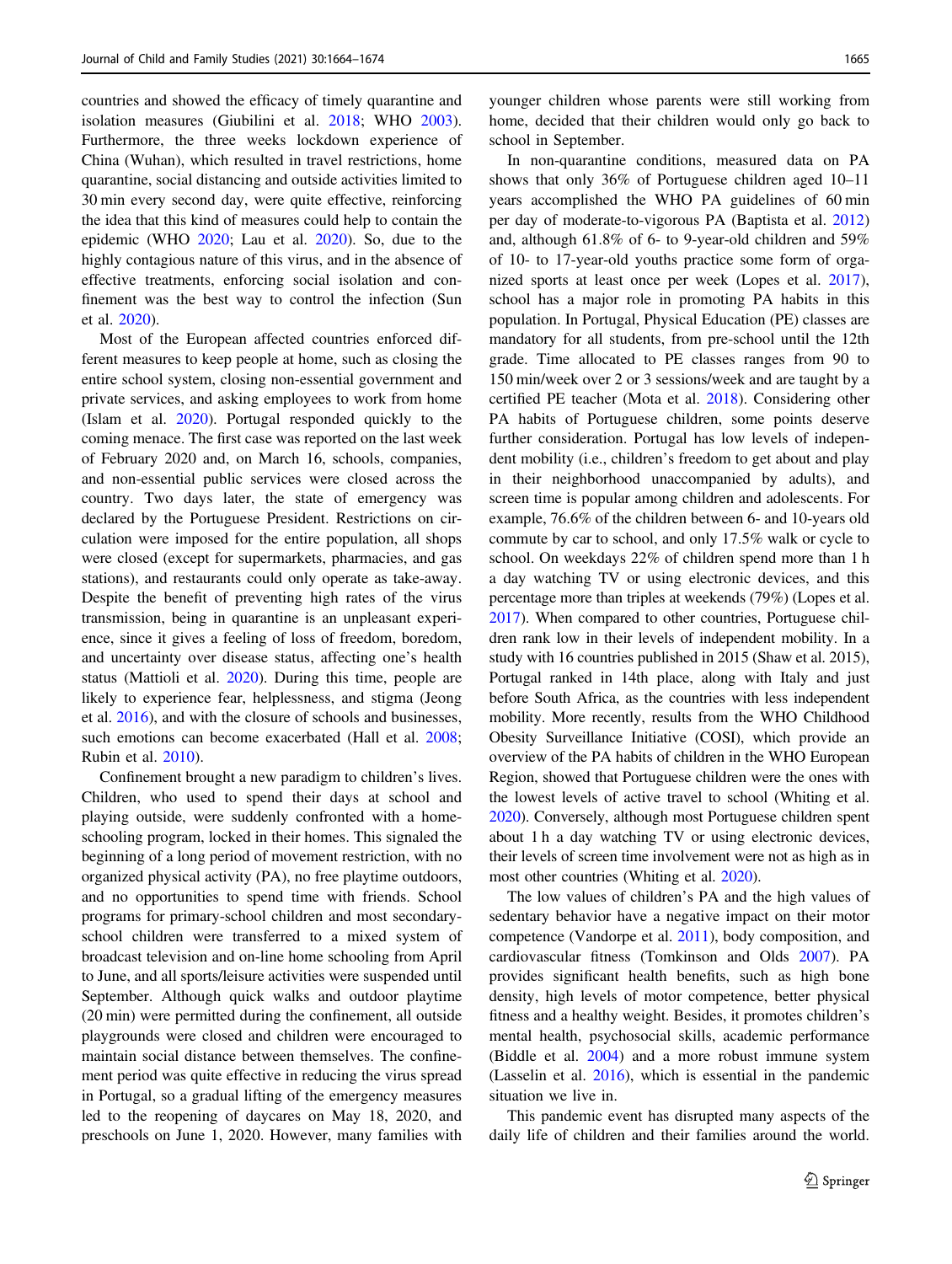PA behaviors decreased (Moore et al. [2020;](#page-9-0) Pietrobelli et al. [2020\)](#page-9-0), screen time increased (Carroll et al. [2020\)](#page-8-0), and eating habits changed in most cases for the worst (Direção-Geral da Saúde [2020](#page-8-0)). But little is known about the motor behaviors of the Portuguese children through the weeks of confinement. We recently published data from a similar study (Pombo et al. [2020\)](#page-9-0), which found that such as younger age, access to a large outdoor space, presence of other children in the household and at least one nonworking adult at home, positively influenced the percentage of physical activity done by children during confinement. However, a more complete description of the Portuguese children's routines during confinement has not yet been presented. This study fills that gap in the preceding literature, intending to describe the Portuguese children's routines during confinement that is not presented in the previous article. Nowadays, we are seeing the acute effects of the confinement in children's behaviors but, we still do not know what future will bring. In that sense, we feel that this description is fundamental, not only to understand the implications of this confinement in children's health, but it can also lay the foundations for future studies in this field.

So, we aimed to understand how Portuguese families with children under 13 years old, faced the confinement period, mainly concerning their routines of physical activity, sedentary activity, intellectual activity, play, outdoor and screen time. We decided to focus on children under age 13 because even though families are always important in the upbringing of their children, in the younger ages the role of parents and families is fundamental. In fact, in Portugal the law recognizes this role and, for that reason, parents with children up to 12 years of age have specific privileges to give assistance to their children when needed.

We hypothesized that children would spend more time in sedentary, intellectual, and screen time behaviors than in PA, play, and outdoor time. Hence, we believe that studying the behavior of children during this period can help to understand how daily activity is impacted, supporting the selection of specific action strategies to minimize the negative effects of prolonged confinement.

# Materials and Methods

#### The Survey

To assess how children under 13 years of age were dealing with confinement due to the COVID-19 situation, we created a survey on LimeSurvey, hosted by the Faculty of Human Kinetics, University of Lisbon. The survey was approved by the Faculty of Human Kinetics ethics committee. After a first validation of the questions by a group of five child development experts and a first pilot testing with 23 families, the survey was launched online on the 23rd March 2020 and advertised through social media (Facebook, Instagram, WhatsApp), and by email. The survey—to be completed by the parent/adult responsible for the child (ren)—took approximately 5 min to complete the following 4 sections:

- 1. Household (3 items, numerical input, and single choice questions): questions regarding the composition of the household and the number of children and adults who were at home, and how many were working from home.
- 2. Housing characteristics (4 items, single choice questions): type and characteristics of the house (e.g., apartment or detached house; the number of rooms), existence or not of indoor space for physical activity (gym or exercise room) and outdoor space (no outdoor space, small outdoor space—up to  $12 \text{ m}^2$ ; large outdoor space—more than  $12 \text{ m}^2$ ).
- 3. Household routines (6 items, Likert scale questions): questions about the level of concern regarding the situation of Covid-19 and the way routines were being adjusted (i.e., comparison between time spent in different activities before and after confinement).
- 4. Children's routines (16 items, single choice, and numerical input questions): questions related to child characterization (age, sex, PA before confinement, health status) and the time (reported in minutes) spent in different activities during the previous day.

## Sample

The survey was completed with information provided by parents, regarding 2948 children under 13 years of age, during the second week and beginning of the third week of confinement (between March 23 and April 1). All respondents read the information about the study and gave their consent to the conditions by clicking to proceed on the first page of the survey. Withdraw from the survey could occur at any time by not proceeding or not submitting the survey at the end. After cleaning the database for missing or obvious wrong information (e.g., more than 24 h reported in a day, or no sleep time reported for children;  $n = 789$  total), information regarding 2159 children under 13 (1.117 boys and 1.042 girls) was considered in this study.

#### Statistical Analysis

The analysis of the results was based on answers relative to a total of 2159 children. Children were divided into four age groups according to the school levels in Portugal, which respect the different stages of children's development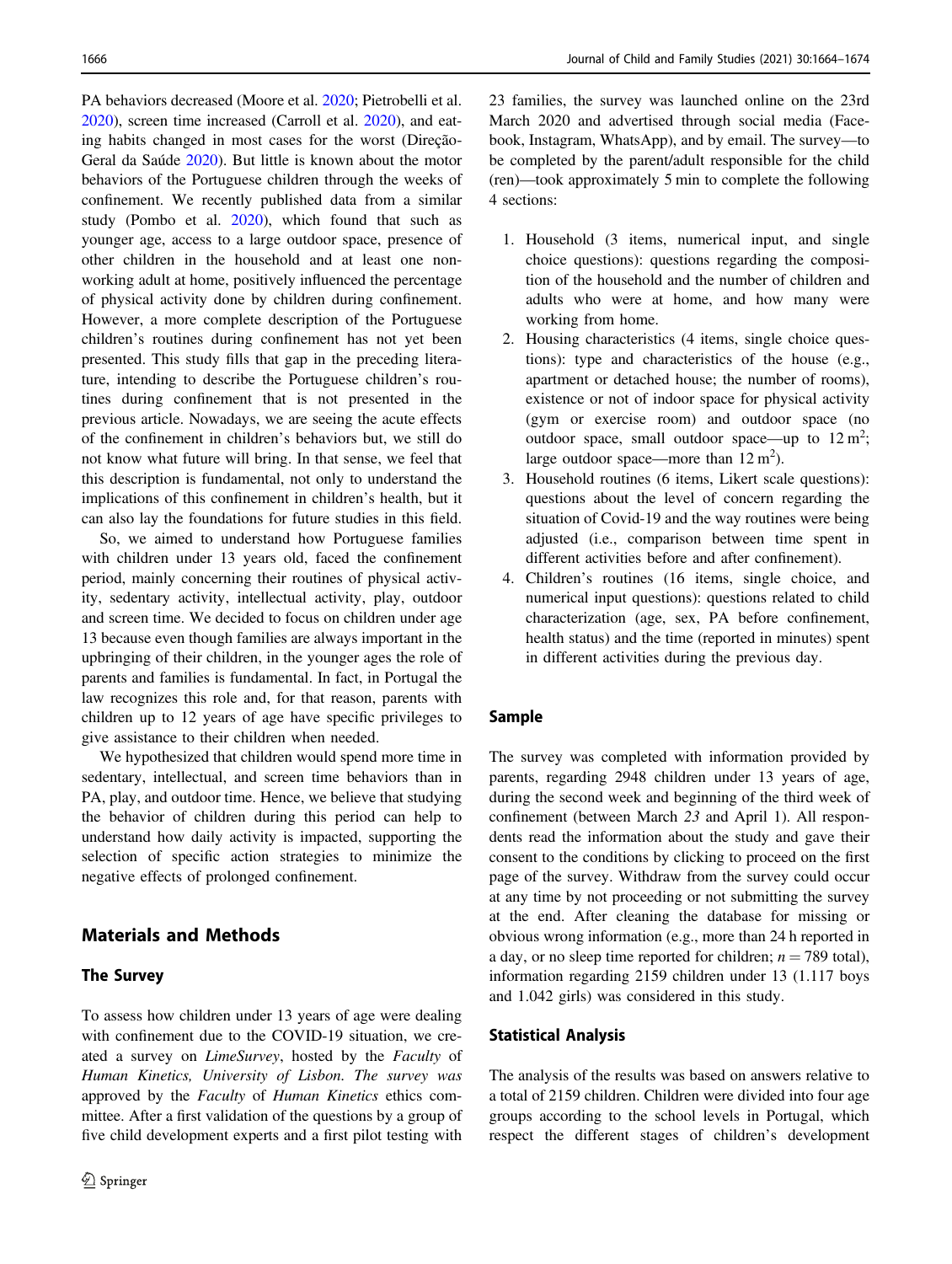(infancy and toddlerhood, group  $1 = 0-2$  years;  $n = 462$ , early childhood, group  $2 = 3-5$  years,  $n = 765$ ; childhood, group  $3 = 6-9$  years,  $n = 606$  and pre-adolescence, group 4  $= 10-12$  years,  $n = 326$ ). A priori power analysis was conducted using G∗Power3 (Faul et al. 2007) to test the difference between four independent group means using a two-tailed test, a medium effect size  $(d = 0.50)$ , and an alpha of 0.05. The result showed that a sample of 74 participants was required to achieve a power of 0.80.

Descriptive statistics and frequency analysis were used to describe children's living environments and routines during this period. Five categories of activities were analysed: intellectual activity (school assignments and online classes); playful screen time (games, movies, social networks, internet, audio, and video calls); play without physical activity (reading, drawing, painting, board games, cards, Legos, etc.); play with physical activity (hide and seek, jumping, running, etc.); physical activity (organized physical activity indoors, physical activity outdoors, walking the dog). The first three categories (intellectual activity, playful screen time, and play without physical activity) were added to calculate overall sedentary time, and the last two categories (play with physical activity and physical activity) were added to calculate overall physical activity time.

Separate  $4 \times 2$  ANOVAs (age group by sex) were performed to investigate how the different activities and routines of the confined children were being organized according to children's age and sex.

## Results

Although most children lived in apartments (60.3%), without any outside space (26.4% of the households) or with small outdoor spaces up to  $12 \text{ m}^2$  (37.6%), and 80.8% did not have a space dedicated to physical exercise (gym or exercise room) a relevant number of parents (44.8%) reported that it was easy to be in isolation with their children. Families acknowledged having changed their routines, more specifically the family schedule organization during the social confinement. Even though family activities have increased, most parents reported a decrease in the level of their children's PA and an increased in screen time and sleep (Fig. 1).

The effect of age and sex on time spent by the children in the different groups of activities performed during the day are presented in Table [1](#page-4-0) and Fig. [2](#page-5-0).

As reported above, all categories presented main effects of age groups, although with different trends depending on age groups. For intellectual activity and playful screen time, we found that, as children get older, they significantly spent more time in these activities than the younger ones. Boys



Fig. 1 Changes in time that children spent doing different activities during social confinement when compared to previous school time (reported by parents)

from the two older groups (6–12 years old) engaged more in playful screen time than girls.

Children in the 0-to-2 age group showed low involvement in both playtime categories (Play with PA and Play without PA), and 3- to-5-year-old children were the most engaged in playtime. Older age groups showed a steady significant decrease in both categories of Play after the age of 5. Girls older than 2 years of age engaged more in Play without PA than boys.

Regarding time spent in PA during confinement, we can see that all childhood groups (from 3 to 12 years old) showed similar values, whereas the 0-to-2 age group had significantly lower values of PA time.

For a better understanding of the relative importance of each of the five categories of activities in the child's day for the different age groups, the time spent in each activity was converted into percentage, considering the total time reported for all categories. Overall physical activity and sedentary time were also calculated (Fig. [3](#page-6-0)).

The mean percentage analysis (Fig. [3](#page-6-0)) showed that intellectual activity and playful screen Time increased across the age groups, while the opposite trend occurred for all other categories. Play without Physical Activity was predominant in the two younger age groups. The 6 to 9-year-old age group showed higher values on playful screen time and the older age group shown higher intellectual activity.

When categories were grouped on overall physical activity (sum of physical activity and play with physical activity), and overall sedentary time (sum of intellectual activity, playful screen time, and play without physical activity), the results evidenced a decrease in the overall physical activity percentage and an associated increase in sedentary time day allocation as children's age increases.

# **Discussion**

With this study, we aimed to assess the immediate changes in PA and sedentary behaviors, in school-aged Portuguese children during the confinement period of the COVID-19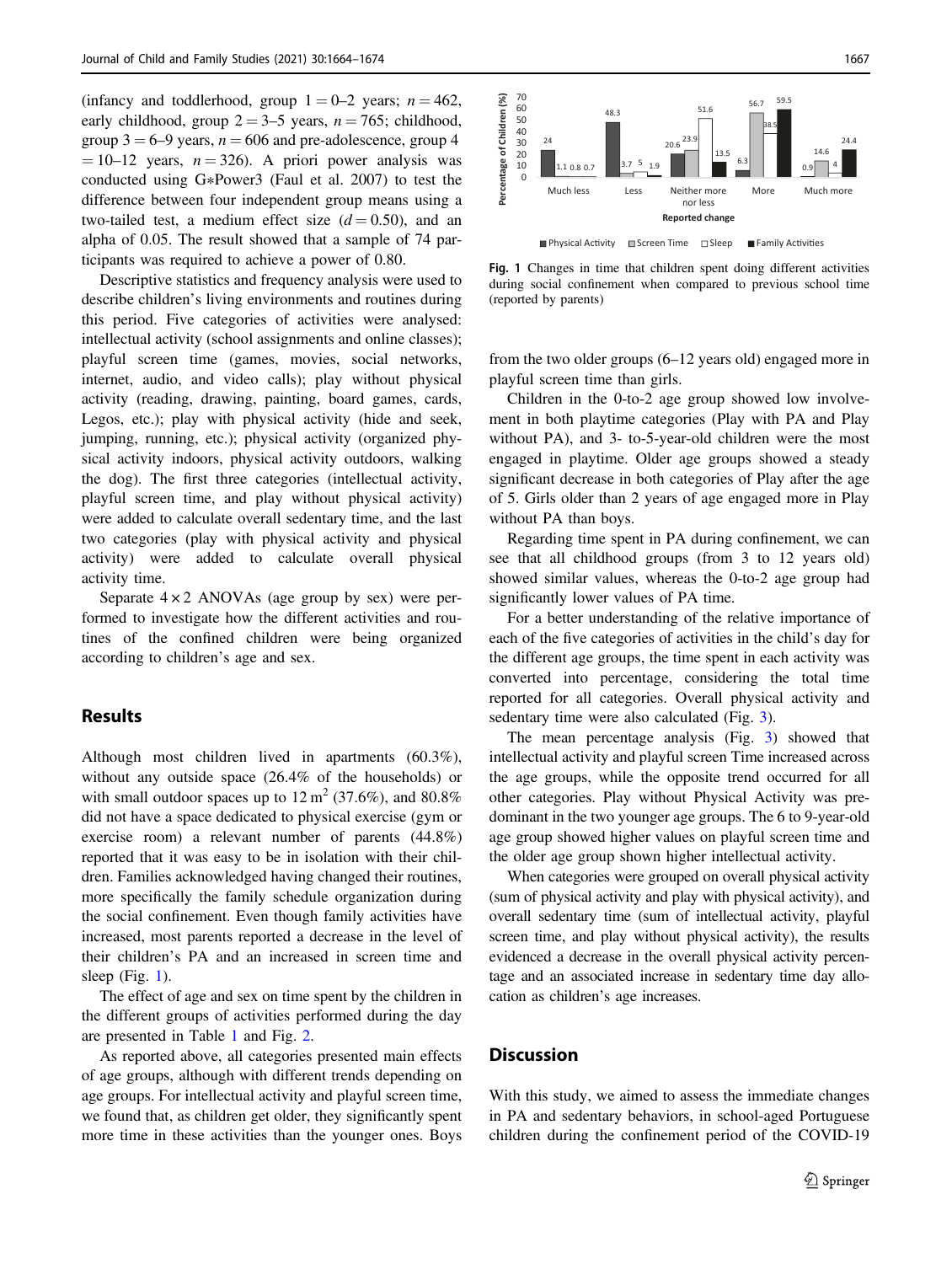<span id="page-4-0"></span>Table 1 Descriptive statistics and ANOVA results regarding the effect of age, sex, and their interaction on groups of activities done by children during the day, as reported by parents

| Variable                              | Group                        | Gender                 | Mean     | <b>SD</b>  | Two way ANOVA                                                    |
|---------------------------------------|------------------------------|------------------------|----------|------------|------------------------------------------------------------------|
| Intellectual activity (h)             | $0-2$ years                  | <b>Boys</b>            | 0.38     | 0.91       | Fage $(3,2151) = 428.938$ , $p < 0.001$ ,<br>$np^2 = 0.374$      |
|                                       |                              | Girls                  | 0.38     | $0.02\,$   |                                                                  |
|                                       | $3-5$ years                  | <b>Boys</b>            | 1.05     | 1.26       |                                                                  |
|                                       | $6-9$ years                  | Girls                  | 1.02     | 1.30       | F sex $(1,2151) = 2.080, p = 0.149,$<br>$np^2 = 0.001$           |
|                                       |                              | <b>Boys</b>            | 2.65     | 1.74       |                                                                  |
|                                       |                              | Girls                  | 2.91     | 1.87       | Fage*sex $(3,2151) = 1.222$ ,<br>$p = 0.300, \eta p^2 = 0.002$   |
|                                       | $10-12$ years                | <b>Boys</b>            | 3.50     | 2.04       |                                                                  |
|                                       |                              | Girls                  | 3.66     | 2.10       |                                                                  |
| Playful screen time (h)               | $0-2$ years                  | <b>Boys</b>            | 1.37     | 1.55       |                                                                  |
|                                       |                              | Girls                  | 1.30     | 1.48       | Fage $(3,2151) = 120.14$ , $p < 0.001$ ,<br>$np^2 = 0.144$       |
|                                       | $3-5$ years                  | <b>Boys</b>            | 2.41     | 1.38       | F sex $(1,2151) = 20.16, p < 0.001,$<br>$np^2 = 0.009$           |
|                                       |                              | Girls                  | 2.38     | 1,42       | Fage*sex $(3,2151) = 5.51$ ,<br>$p = 0.001$ , $np^2 = 0.008$     |
|                                       | $6-9$ years                  | <b>Boys</b>            | $3.00\,$ | 1.63       |                                                                  |
|                                       |                              | Girls                  | 2.41     | 1.36       |                                                                  |
|                                       | $10-12$ years                | <b>Boys</b>            | 3.63     | 2.13       |                                                                  |
|                                       |                              | Girls                  | 3.05     | 1.79       |                                                                  |
| Play without physical<br>activity (h) | $0-2$ years                  | <b>Boys</b>            | 2.06     | 1.97       |                                                                  |
|                                       |                              | Girls                  | 2.03     | 2.03       | Fage (3,2151) = 55.38, $p < 0.001$ , $np2$<br>$= 0.072$          |
|                                       | $3-5$ years                  | <b>Boys</b>            | 2.82     | 1.59       | F sex $(1,2151) = 17.52, p < 0.001, \eta p^2$<br>$= 0.008$       |
|                                       |                              | Girls                  | 3.26     | 1.65       | Fage*sex $(3,2151) = 2.56$ , $p = 0.054$ ,<br>$\eta p^2 = 0.004$ |
|                                       | $6-9$ years<br>$10-12$ years | <b>Boys</b>            | 2.31     | 1.38       |                                                                  |
|                                       |                              | Girls                  | 2.60     | 1.42       |                                                                  |
|                                       |                              | <b>Boys</b>            | 1.64     | 1.33       |                                                                  |
|                                       |                              | Girls                  | 2.17     | 1.46       |                                                                  |
| Play with physical<br>activity (h)    | $0-2$ years                  | <b>Boys</b>            | 1.45     | 1.47       |                                                                  |
|                                       |                              | Girls                  | 1.31     | 1.51       |                                                                  |
|                                       | $3-5$ years                  | <b>Boys</b>            | 1.66     | 1.23       | Fage (3,2151) = 29.18, $p < 0.001$ , $np2$<br>$= 0.039$          |
|                                       |                              | Girls                  | 1.51     | 1.17       | Fsex $(1,2151) = 2.75$ , $p = 0.098$ ,<br>$\eta p^2 = 0.001$     |
|                                       | 6-9 years                    | <b>Boys</b>            | 1.27     | 1.05       | Fage*sex $(3,2151) = 0.39$ ,<br>$p = 0.761$ , $np^2 = 0.001$     |
|                                       |                              | Girls                  | 1.24     | 0.93       |                                                                  |
|                                       | $10-12$ years                | <b>Boys</b>            | 0.89     | $0.90\,$   |                                                                  |
|                                       |                              | $\operatorname{Girls}$ | $0.86\,$ | $0.90\,$   |                                                                  |
| Physical activity (h)                 | $0-2$ years                  | <b>Boys</b>            | 0.76     | $1.10\,$   |                                                                  |
|                                       |                              | Girls                  | 0.62     | 0.95       | Fage $(3,2151) = 10.929$ , $p < 0.001$ ,<br>$np^2 = 0.015$       |
|                                       | $3-5$ years                  | <b>Boys</b>            | 0.99     | 1.10       | Fsex $(1,2151) = 0.819$ , $p = 0.365$ ,<br>$np^2 = 0.002$        |
|                                       |                              | Girls                  | 0.95     | 0.96       | Fage*sex $(3,2151) = 0.594$ ,<br>$p = 0.619$ , $np^2 = 0.002$    |
|                                       | $6-9$ years                  | <b>Boys</b>            | 1.07     | 1.10       |                                                                  |
|                                       |                              | Girls                  | 1.03     | 1.09       |                                                                  |
|                                       | $10-12$ years                | <b>Boys</b>            | $0.90\,$ | $\rm 0.98$ |                                                                  |
|                                       |                              | $\operatorname{Girls}$ | 0.95     | 1.14       |                                                                  |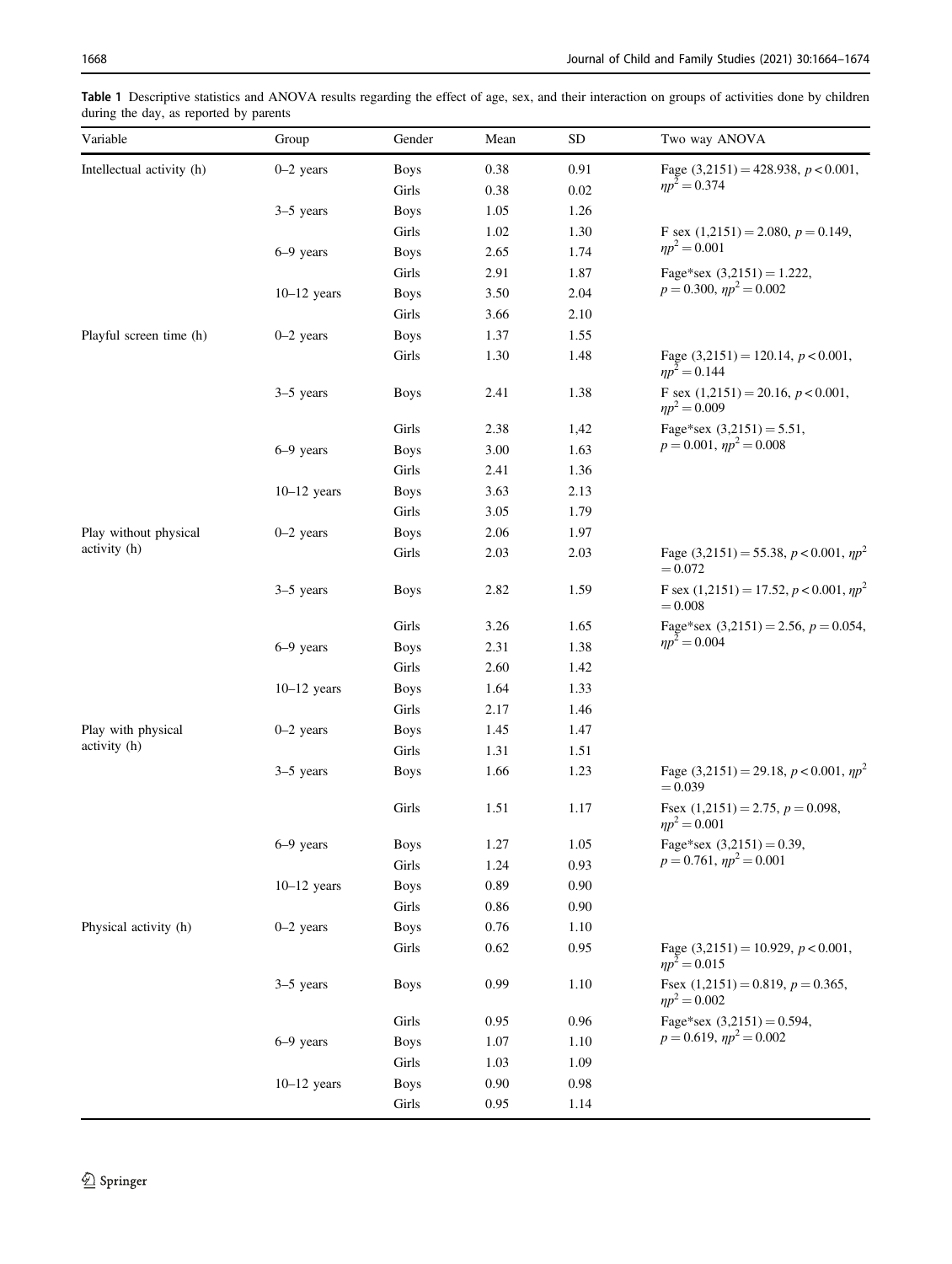<span id="page-5-0"></span>

Fig. 2 Children's average time (hours) as reported by parents, in different activities during social confinement according to sex and age groups. Error bars represent 95% CI

pandemic. Confirming the hypotheses that this type of restrictions are adverse to children movement behaviors (Guan et al. [2020](#page-8-0); Wang et al. [2020](#page-10-0)), we found that during confinement Portuguese children were less active, more sedentary, more engaged in recreational screen-based activities, and spending more time sleeping when compared to the pre-confinement period.

The increase in sedentary behaviors and screen time, alongside the decrease of PA, is a serious concern. In schoolaged children, sedentary behavior has been associated with inadequate body composition, decreased fitness, lower selfesteem and pro-social behavior, and decreased academic achievement (Tremblay et al. [2017\)](#page-10-0). Reduced PA during childhood also hast long-term implications. As a child ages, the relationship between PA and motor competence (MC) becomes more reciprocal. Higher levels of MC foster more PA and, reciprocally, more PA fosters greater MC, this creates a positive spiral of engagement in PA across childhood, into adolescence bringing the healthy habits to adulthood (Stodden et al., 2008).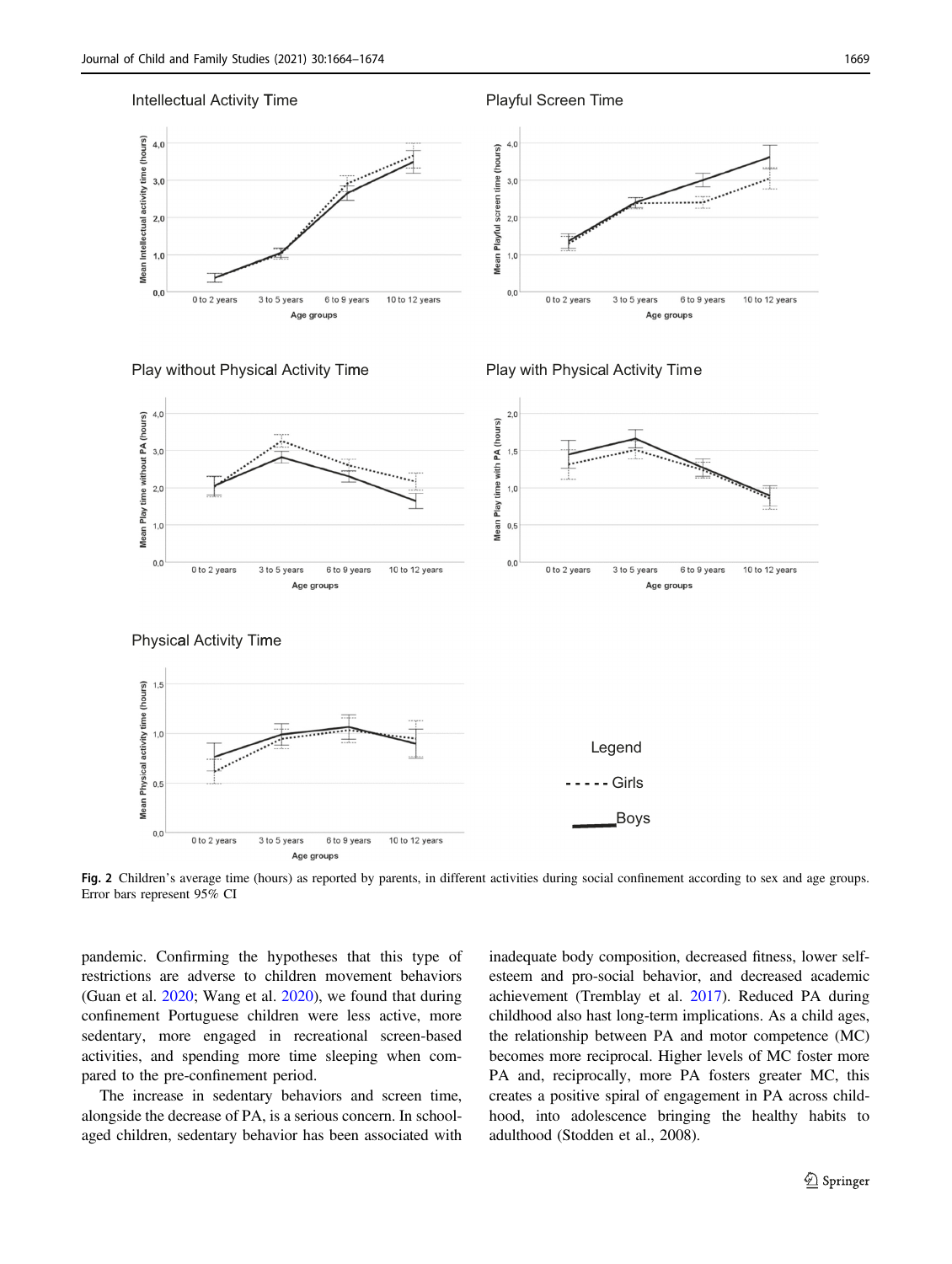<span id="page-6-0"></span>

Fig. 3 Mean percentage of time that children spent doing different activities, and overall physical activity and sedentary time, as reported by parents

Reducing children's sedentary behavior is an important goal, not only for the prevention and treatment of childhood (Epstein et al. [2000](#page-8-0)), but also to help to satisfy some of the children's basic psychological needs, like social connectedness, self-acceptance, and purpose in life (Rodriguez-Ayllon et al. [2019](#page-9-0)).

In Portugal, school provides a fundamental environment to achieve PA guidelines, mainly due to three reasons. First, physical education is mandatory, although school offer varies regarding the number of hours children have PE during the week (from 90 to 150 min/per week). Second, school sports clubs exist in most schools. These clubs work as extra-curricular activities, which offer structured practice under the supervision of a PE teacher and have within and between school competitions. Finally, recess is generally viewed as a time for students to be active, so in most schools, few restrictions to movement are imposed during that time (Mota et al. [2018\)](#page-9-0). The role of school as an important environment to promote children's PA is highlighted by the fact that when Portuguese children do not go to school, their average PA time drops for less than half of the total time reported by accelerometry during school days, which is about 5.0 h for boys and 4.5 h for girls (Marques et al. [2016](#page-9-0)).

Although we were anticipating confirmation of the observed Portuguese trend of a moderate to vigorous decrease in moderate to vigorous PA followed by an increase in sedentary behaviors as children grow up (Baptista et al. [2011\)](#page-8-0), we were not expecting the non-existing difference between boys and girls in PA engagement time. Usually, girls have lower involvement in PA and higher engagement in sedentary behaviors (Fu et al. [2016;](#page-8-0) Kann et al. [2018;](#page-8-0) Telford et al. [2016](#page-9-0)). However, during confinement, all children were in the same constrained space situation that did not allow the practice of vigorous PA, which usually needs large spaces to happen for children of this age range. This constraint might explain the lack of sex differences regarding PA engagement time in our sample.

Acknowledging that these children were taking online school classes, we saw an increase of 30–120 min (De Sousa and Mendes [2017\)](#page-8-0) per day of screen time, not only to study but also for leisure purposes, when compared to the pre-confinement period. This increase was probably heavily influenced by the popularity of social networking, which was the preferred way children had to keep in touch with their friends during this period, but other screen time, related to playing video games or just watching TV, also played an important role. The fact that many children, especially the older ones, have a smartphone (Mascheroni and Ólafsson [2016;](#page-9-0) Zilka [2020](#page-10-0)), can also help to explain our results regarding the higher percentage of screen time as ages increase.

Previous research has shown that children who watch TV for more than 3 h a day have a 65% higher chance of being obese compared to children who watch less than 1 h (Singh et al. [2008](#page-9-0)) and that the presence of a TV, computer, or video game device in the child's bedroom increases sedentary behavior (Tandon et al. [2014](#page-9-0)). Also, children with greater screen time values, show a lower academic achievement, fail more often to deliver their homework (Shin [2004](#page-9-0)), study and read less (Wiecha et al. [2001\)](#page-10-0), have focusing and attention difficulties (Johnson et al. [2007\)](#page-8-0), and show more learning problems (Özmert et al. [2002](#page-9-0)).

The percentage of time allocated to intellectual activities in the child's day steadily increases with age. In the two older groups, children spent circa 4 h per day in organized or leisure intellectual activities. These values were not surprising, since children in the older age groups were already in primary school (1st to 6th grade) and many of them had several school tasks to do. It is important to emphasize that, we do not know if all children were affected in the same magnitude. We do not have any direct data regarding the social-economic status of the children or their accessibility to a computer and the internet. In Spain, middle-class families were able to maintain higher standards of education quality, while children from socially disadvantaged families had few learning opportunities both in terms of time and learning experiences (Bonal and González [2020](#page-8-0)). Access to screens is not equal across children from different SES, but we did not address this issue in the present study.

Regarding play time, we saw a decline in primary school children when compared to younger age groups, also probably caused by the number of school tasks they were required to do.

#### Practical Implications

Although social confinement seems to be a necessary and effective strategy to prevent the human-to-human transmission of the COVID-19, our results suggest that it is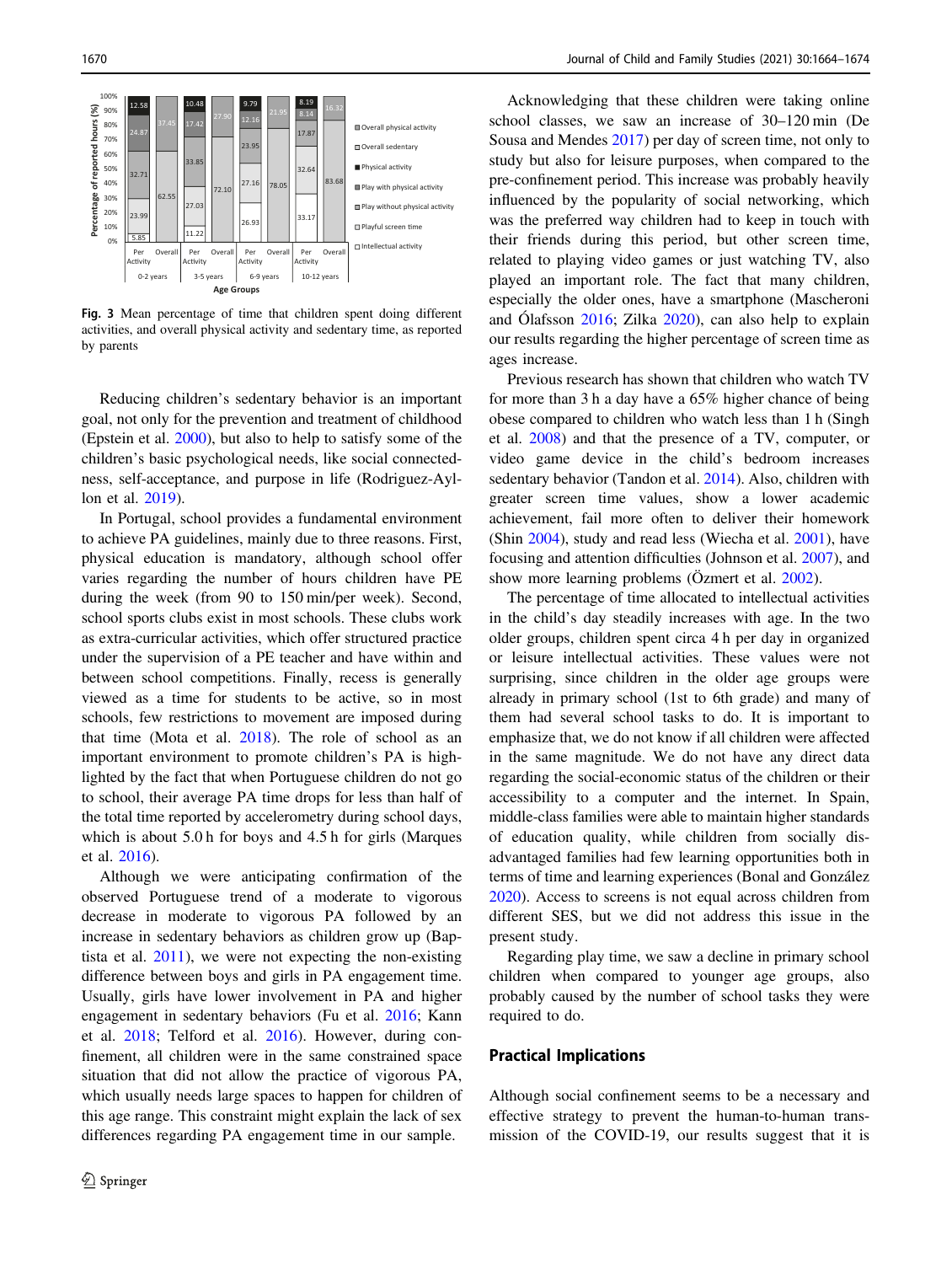detrimental to children's PA levels, as suggested by previous opinions (Chen et al. [2020;](#page-8-0) Wang et al. [2020](#page-10-0)). Moreover, prolonged homestay can lead to an increase in sedentary behaviors, such as spending excessive amounts of time sitting, reclining, or lying down for screening activities (playing games, watching television, using mobile devices); reducing regular PA (hence having lower energy expenditure); or engaging in activities that, consequently, lead to an increased health risk (Owen et al. [2010\)](#page-9-0).

Knowing that PA can provide protection from viral infections, especially among vulnerable populations (Laddu et al. [2020](#page-9-0)), and that it seems to be associated with a lower prevalence of COVID-19-related hospitalizations (Ribeiro de Souza et al. [2020\)](#page-9-0), it is necessary to think on fast solutions to protect against sedentarism and minimize the impact of such confinement in health. Considering that some countries are already experiencing a second wave of Covid-19 infection, leading to a new confinement period, along with the fact that this virus will probably not be the last one linked to zoonotic spillover events (Rodriguez-Morales et al. [2020\)](#page-9-0), we recommend that:

- (1) Support guidelines for parents should be designed to support the interaction with their children during extraordinary periods like this one. Parents play an important role as health behavior models for children, and active parents bring up more physically active children (Sigmund et al. [2008\)](#page-9-0). So, physical activity family-centered interventions, that can be done within the home environment, are important for healthy living and should be promoted during the coronavirus crisis or any other similar crisis in the future. Involving children in family activities, such as physically active games, walks in nature (following public health recommendations), and engaging in daily outside sports activity should be encouraged.
- (2) Playtime can also be used to improve more intense movement involvement. Combining movement and story-telling interventions enhance motor competence (Duncan et al. [2019](#page-8-0)), which is a key contributor to children's physical, cognitive and social development, and provides the foundations for healthy living trajectories (Lubans et al. [2010\)](#page-9-0).
- (3) Replace leisure screen time by active screen time (Tremblay et al. [2017\)](#page-10-0) in which children are encouraged to engage in PA, can be another viable solution. Active video games (AVGs), also called "exergames", are video games that require movement or physical exertion (Kann et al. [2018\)](#page-8-0). Studies have shown that playing AVGs over short periods of time is similar to light-to-moderate physical activities (Biddiss and Irwin [2010](#page-8-0); Wagener et al. [2012](#page-10-0)). However, play and PA away from screens should be

the parent's first choice for their children, when possible.

#### Limitations and Future Directions

Although this study provides important information considering the routines of children during this confinement situation, it is important to highlight that it has some limitations. First, it is a cross-sectional study design and thus susceptible to biases. Second, it is a parental report online and not a direct or quantifiable observation of the time children spent in each activity. We believe that these methodological options were necessary considering the confinement situation we were living in. Lastly, the fact that we could not collect any data on the SES of the respondents was a limitation. We do have indirect indicators, such as the type of house, but we do not really know the SES of the respondents, which is probably an influent factor in the way families dealt with the confinement.

Along the confinement period, different attempts to improve movement time and quality within the households appeared. Social media, YouTube channels, television programs, social influencers, organized groups (e.g., sports clubs, health clubs, universities, government health authorities, etc.), and many others tried to deliver to families and children the best ideas to help them keep active and healthy. The final consequences of this forced living style will be lived long after the end of the confinement, but a better understanding of the effects will only be possible if a thorough description of this period is possible. With this study, we hope to contribute to characterize the Portuguese children's PA routines during the confinement period, but also to offer possible ways for changing the families' present situation.

In conclusion, this study offers a first look at the Portuguese children's routines within the families' households during confinement, highlighting the impact on children's physical activity time during this period. The results suggest that the known general decreasing trend in physical activity time that occurs along childhood also occurs when children are mandatorily confined to their homes, where the amount of physical activity is much lower. Although screen time increased along age groups, and a gender effect was detected, with girls being more involved in play without physical activity, and boys in playful screen time, there were no sex differences in overall physical activity.

Overall, this pandemic can have a harmful impact on the children's health by increasing their sedentary behavior and decreasing their levels of physical activity, but the follow up of this situation is warranted to act appropriately. Strategies to increase activity during confinement must be targeted to each child's specific age group, and conjoint family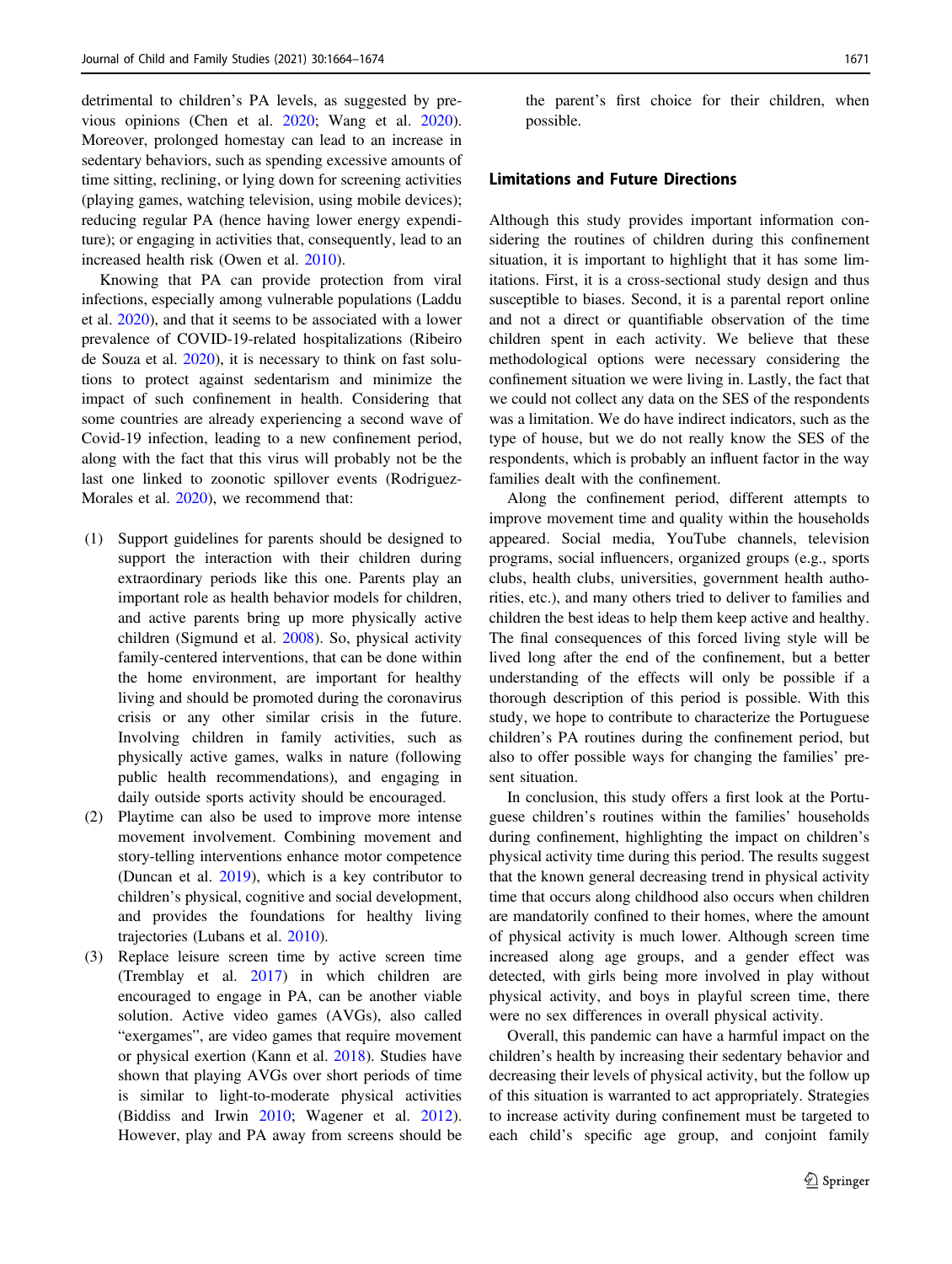<span id="page-8-0"></span>strategies should be promoted. The tracking of the situation over time will allow evaluating the effect of different physical activity initiatives that are appearing every day in the community intending to minimize the impact of this situation on children's health.

Funding R.C. work was partly supported by the Portuguese Foundation for Science and Technology under Grant UIDB/00447/2020 to CIPER—Centro Interdisciplinar para o Estudo da Performance Humana (unit 447). L.P.R. work was partially supported by the Portuguese Foundation for Science and Technology, I.P., under project UID04045/2020

## Compliance with Ethical Standards

Conflict of Interest The authors declare no competing of interests.

Ethical Approval The study was approved by the Faculty of Human Kinetics—Lisbon University ethics committee, CEIFMH No.: 6/2020.

Research Involving Human Participants and/ or Animals All procedures performed in studies involving human participants were in accordance with the ethical standards of the institutional and/or national research committee and with the Helsinki Declaration on Ethical Principles for Medical Research in Human Beings (2013) and the Convention on Human Rights and Biomedicine ("Oviedo Convention", 1997).

Informed Consent All respondents read the information about the study and gave their consent to the conditions by clicking to proceed on the first page of the survey.

Publisher's note Springer Nature remains neutral with regard to jurisdictional claims in published maps and institutional affiliations.

# References

- Baptista, F., Silva, A. M., Santos, D. A., Mota, J., Santos, R., & Vale, S., et al. (2011). Livro verde da actividade física. Lisboa: Instituto do Desporto de Portugal.
- Baptista, F., Santos, D. A., Silva, A. M., Mota, J., Santos, R., Vale, S., Ferreira, J. P., Raimundo, A. M., Moreira, H., & Sardinha, L. B. (2012). Prevalence of the Portuguese population attaining sufficient physical activity. Medicine and Science in Sports and Exercise, 44(3), 466–473. [https://doi.org/10.1249/MSS.](https://doi.org/10.1249/MSS.0b013e318230e441) [0b013e318230e441.](https://doi.org/10.1249/MSS.0b013e318230e441)
- Biddiss, E., & Irwin, J. (2010). Active video games to promote physical activity in children and youth: a systematic review. Archives of Pediatrics and Adolescent Medicine, 164(7), 664–672. [https://](https://doi.org/10.1001/archpediatrics.2010.104) [doi.org/10.1001/archpediatrics.2010.104.](https://doi.org/10.1001/archpediatrics.2010.104)
- Biddle, S. J. H., Gorely, T., & Stensel, D. J. (2004). Health-enhancing physical activity and sedentary behaviour in children and adolescents. Journal of Sports Sciences, 22(8), 679–701. [https://doi.](https://doi.org/10.1080/02640410410001712412) [org/10.1080/02640410410001712412](https://doi.org/10.1080/02640410410001712412).
- Bonal, X., & González, S. (2020). The impact of lockdown on the learning gap: family and school divisions in times of crisis. International Review of Education, 15, 1–21. [https://doi.org/10.](https://doi.org/10.1007/s11159-020-09860-z) [1007/s11159-020-09860-z](https://doi.org/10.1007/s11159-020-09860-z).
- Carroll, N., Sadowski, A., Laila, A., Hruska, V., Nixon, M., Ma, D. W. L., & Haines, J. (2020). The impact of covid-19 on health behavior, stress, financial and food security among middle to high

income Canadian families with young children. Nutrients, 12(8), 1–14. [https://doi.org/10.3390/nu12082352.](https://doi.org/10.3390/nu12082352)

- Chen, P., Mao, L., Nassis, G. P., Harmer, P., Ainsworth, B. E., & Li, F. (2020). Coronavirus disease (COVID-19): The need to maintain regular physical activity while taking precautions. Journal of Sport and Health Science, 9(2), 103–104. [https://doi.org/10.1016/](https://doi.org/10.1016/j.jshs.2020.02.001) [j.jshs.2020.02.001](https://doi.org/10.1016/j.jshs.2020.02.001).
- Coronatracker (2020). Corona tracker. [https://www.coronatracker.](https://www.coronatracker.com/analytics) [com/analytics.](https://www.coronatracker.com/analytics)
- De Sousa, R. C., & Mendes, S. (2017). Surveillance childhood obesity initiative.
- Direção-Geral da Saúde (2020). REACT-COVID—inquérito sobre alimentação e atividade física em contexto de contenção social.  $1 - 15$ .
- Duncan, M., Cunningham, A., & Eyre, E. (2019). A combined movement and story-telling intervention enhances motor competence and language ability in pre-schoolers to a greater extent than movement or story-telling alone. European Physical Education Review, 25(1), 221–235. [https://doi.org/10.1177/](https://doi.org/10.1177/1356336X17715772) [1356336X17715772.](https://doi.org/10.1177/1356336X17715772)
- Epstein, L. H., Paluch, R. A., Gordy, C. C., & Dorn, J. (2000). Decreasing sedentary behaviors in treating pediatric obesity. Archives of Pediatrics and Adolescent Medicine, 154(3), 220–226. [https://doi.org/10.1001/archpedi.154.3.220.](https://doi.org/10.1001/archpedi.154.3.220)
- Faul, F., Erdfelder, E., Lang, A. G., & Buchner, A. (2007). G\*Power 3: A flexible statistical power analysis program for the social, behavioral, and biomedical sciences. Behavior Research Methods, 39(2), 175–191. <https://doi.org/10.3758/BF03193146>.
- Fu, Y., Gao, Z., Hannon, J. C., Burns, R. D., & Brusseau, T. A. (2016). Effect of the SPARK program on physical activity, cardiorespiratory endurance, and motivation in middle-school students. Journal of Physical Activity and Health. [https://doi.org/10.](https://doi.org/10.1123/jpah.2015-0351) [1123/jpah.2015-0351.](https://doi.org/10.1123/jpah.2015-0351)
- Giubilini, A., Douglas, T., Maslen, H., & Savulescu, J. (2018). Quarantine, isolation and the duty of easy rescue in public health. Developing World Bioethics, 18(2), 182–189. [https://doi.org/10.](https://doi.org/10.1111/dewb.12165) [1111/dewb.12165.](https://doi.org/10.1111/dewb.12165)
- Guan, H., Okely, A. D., Aguilar-Farias, N., del Pozo Cruz, B., Draper, C. E., El Hamdouchi, A., Florindo, A. A., Jáuregui, A., Katzmarzyk, P. T., Kontsevaya, A., Löf, M., Park, W., Reilly, J. J., Sharma, D., Tremblay, M. S. & & Veldman, S. L. C. (2020). Promoting healthy movement behaviours among children during the COVID-19 pandemic. The Lancet Child and Adolescent Health, 4(6), 416–418. [https://doi.org/10.1016/S2352-4642\(20\)](https://doi.org/10.1016/S2352-4642(20)30131-0) [30131-0](https://doi.org/10.1016/S2352-4642(20)30131-0).
- Hall, R. C. W., Hall, R. C. W., & Chapman, M. J. (2008). The 1995 Kikwit Ebola outbreak: lessons hospitals and physicians can apply to future viral epidemics. General Hospital Psychiatry, 30 (5), 446–452. [https://doi.org/10.1016/j.genhosppsych.2008.05.](https://doi.org/10.1016/j.genhosppsych.2008.05.003) [003.](https://doi.org/10.1016/j.genhosppsych.2008.05.003)
- Islam, N., Sharp, S. J., Chowell, G., Shabnam, S., Kawachi, I., Lacey, B., Massaro, J. M., D'Agostino, R. B., & White, M. (2020). Physical distancing interventions and incidence of coronavirus disease 2019: natural experiment in 149 countries. The BMJ, 370, m2743 <https://doi.org/10.1136/bmj.m2743>.
- Jeong, H., Yim, H. W., Song, Y. J., Ki, M., Min, J. A., Cho, J., & Chae, J. H. (2016). Mental health status of people isolated due to middle east respiratory syndrome. Epidemiology and Health, 38, e2016048 [https://doi.org/10.4178/epih.e2016048.](https://doi.org/10.4178/epih.e2016048)
- Johnson, J. G., Cohen, P., Kasen, S., & Brook, J. S. (2007). Extensive television viewing and the development of attention and learning difficulties during adolescence. Archives of Pediatrics and Adolescent Medicine, 161(5), 480–486. [https://doi.org/10.1001/a](https://doi.org/10.1001/archpedi.161.5.480) [rchpedi.161.5.480](https://doi.org/10.1001/archpedi.161.5.480).
- Kann, L., McManus, T., Harris, W. A., Shanklin, S. L., Flint, K. H., Hawkins, J., Queen, B., Lowry, R., Olsen, E. O. M., Chyen, D.,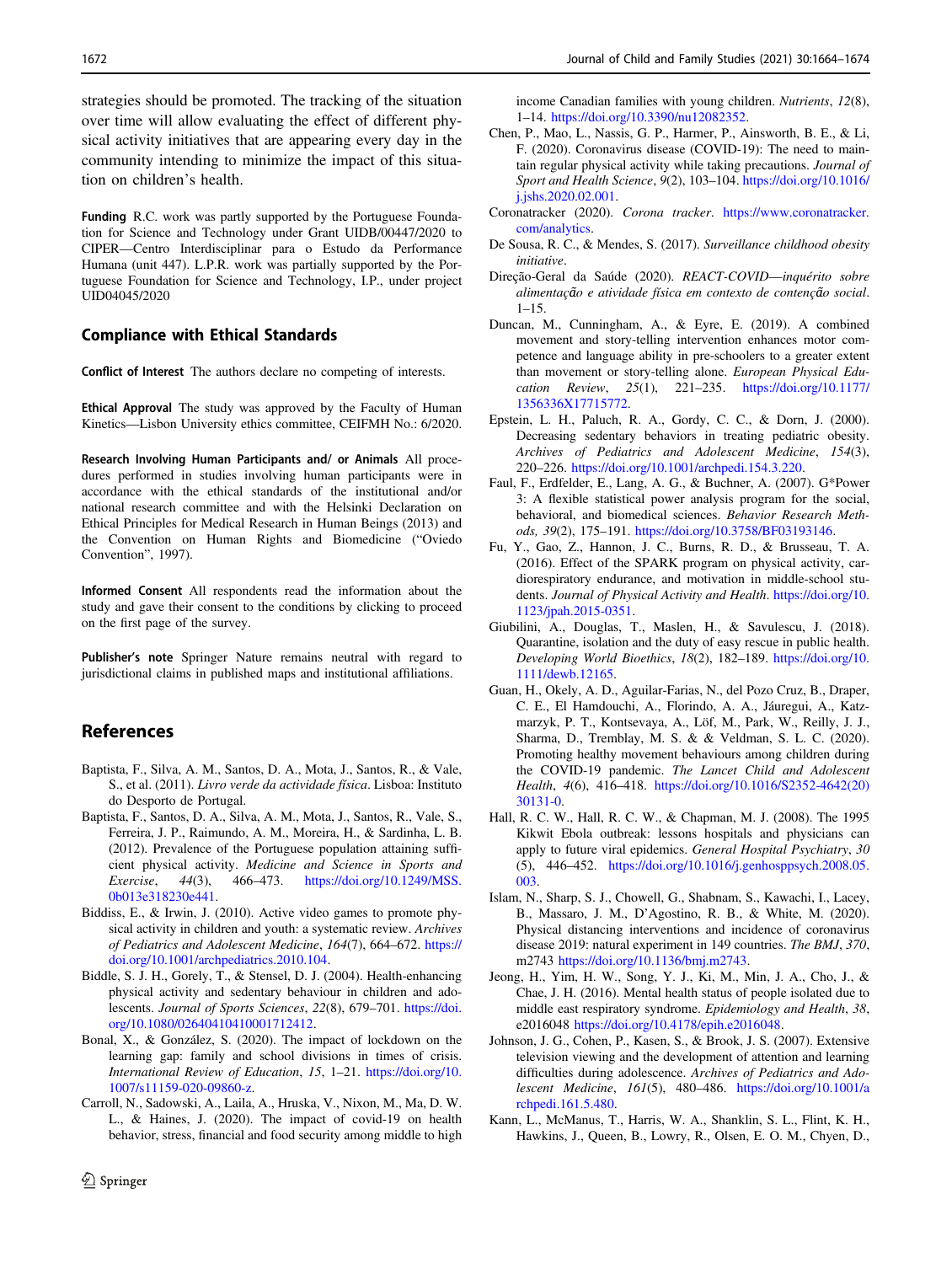<span id="page-9-0"></span>Whittle, L., Thornton, J., Lim, C., Yamakawa, Y., Brener, N., & Zaza, S. (2018). Youth risk behavior surveillance—United States. MMWR Surveillance Summaries, 67(8), 1–114. [https://doi.org/10.](https://doi.org/10.15585/mmwr.ss6708a1) [15585/mmwr.ss6708a1.](https://doi.org/10.15585/mmwr.ss6708a1)

- Laddu, D. R., Lavie, C. J., Phillips, S. A., & Arena, R. (2020). Physical activity for immunity protection: Inoculating populations with healthy living medicine in preparation for the next pandemic. Progress in Cardiovascular Diseases. [https://doi.org/10.](https://doi.org/10.1016/j.pcad.2020.04.006) [1016/j.pcad.2020.04.006](https://doi.org/10.1016/j.pcad.2020.04.006).
- Lasselin, J., Alvarez-Salas, E. & & Jan-Sebastian, G. (2016). Wellbeing and immune response: a multi-system perspective. Current Opinion in Pharmacology, 29, 34–41. [https://doi.org/10.1016/j.](https://doi.org/10.1016/j.coph.2016.05.003) [coph.2016.05.003.](https://doi.org/10.1016/j.coph.2016.05.003)
- Lau, H., Khosrawipour, V., Kocbach, P., Mikolajczyk, A., Schubert, J., Bania, J., & Khosrawipour, T. (2020). The positive impact of lockdown in Wuhan on containing the COVID-19 outbreak in China. Journal of Travel Medicine, 27(3). [https://doi.org/10.](https://doi.org/10.1093/jtm/taaa037) [1093/jtm/taaa037.](https://doi.org/10.1093/jtm/taaa037)
- Lopes, C., Torres, D., Oliveira, A., Severo, M., Alarcão, V., Guiomar, S., Mota, J., Teixeira, P., Rodrigues, S., Lobato, L., Magalhães, V., Correia, D., Pizarro, A., Marques, A., Vilela, S., Oliveira, L., Nicola, P., Soares, S., & Ramos, E. (2017). Inquérito alimentar nacional e de atividade fisica. Dgs.
- Lubans, D. R., Morgan, P. J., Cliff, D. P., Barnett, L. M., & Okely, A. D. (2010). Fundamental movement skills in children and adolescents: review of associated health benefits. Sports Medicine, 40 (12), 1019–1035. [https://doi.org/10.2165/11536850-000000000-](https://doi.org/10.2165/11536850-000000000-00000) [00000](https://doi.org/10.2165/11536850-000000000-00000).
- Marques, A., Ekelund, U., & Sardinha, L. B. (2016). Associations between organized sports participation and objectively measured physical activity, sedentary time and weight status in youth. Journal of Science and Medicine in Sport. [https://doi.org/10.](https://doi.org/10.1016/j.jsams.2015.02.007) [1016/j.jsams.2015.02.007](https://doi.org/10.1016/j.jsams.2015.02.007).
- Mascheroni, G., & Ólafsson, K. (2016). The mobile internet: access, use, opportunities and divides among European children. New Media and Society, 18(8), 1657–1679. [https://doi.org/10.1177/](https://doi.org/10.1177/1461444814567986) [1461444814567986.](https://doi.org/10.1177/1461444814567986)
- Mattioli, A. V., Sciomer, S., Cocchi, C., Maffei, S., & Gallina, S. (2020). Quarantine during COVID-19 outbreak: Changes in diet and physical activity increase the risk of cardiovascular disease. Nutrition, Metabolism and Cardiovascular Diseases, 30(9), 1409–1417. <https://doi.org/10.1016/j.numecd.2020.05.020>.
- Moore, S. A., Faulkner, G., Rhodes, R. E., Brussoni, M., Chulak-Bozzer, T., Ferguson, L. J., Mitra, R., O'Reilly, N., Spence, J. C., Vanderloo, L. M., & Tremblay, M. S. (2020). Impact of the COVID-19 virus outbreak on movement and play behaviours of Canadian children and youth: a national survey. International Journal of Behavioral Nutrition and Physical Activity, 17(1), 85–85. <https://doi.org/10.1186/s12966-020-00987-8>.
- Mota, J., Santos, R., Coelho-E-Silva, M. J., Raimundo, A. M. & & Sardinha, L. B. (2018). Results from Portugal's 2018 report card on physical activity for children and youth. Journal of Physical Activity and Health, 15(2), S398–S399. [https://doi.org/10.1123/](https://doi.org/10.1123/JPAH.2018-0541) [JPAH.2018-0541.](https://doi.org/10.1123/JPAH.2018-0541)
- Owen, N., Sparling, P. B., Healy, G. N., Dunstan, D. W., & Matthews, C. E. (2010). Sedentary behavior: emerging evidence for a new health risk. Mayo Clinic Proceedings, 85(12), 1138-1141. [https://](https://doi.org/10.4065/mcp.2010.0444) [doi.org/10.4065/mcp.2010.0444.](https://doi.org/10.4065/mcp.2010.0444)
- Özmert, E., Toyran, M., & Yurdakök, K. (2002). Behavioral correlates of television viewing in primary school children evaluated by the child behavior checklist. Archives of Pediatrics and Adolescent Medicine, 156(9), 910–914. [https://doi.org/10.1001/archpedi.156.](https://doi.org/10.1001/archpedi.156.9.910) [9.910](https://doi.org/10.1001/archpedi.156.9.910).
- Pietrobelli, A., Pecoraro, L., Ferruzzi, A., Heo, M., Faith, M., Zoller, T., Antoniazzi, F., Piacentini, G., Fearnbach, S. N., & Heymsfield, S. B. (2020). Effects of COVID‐19 lockdown on lifestyle

behaviors in children with obesity living in Verona, Italy: a longitudinal study. Obesity, 28(8), 1382–1385. [https://doi.org/10.](https://doi.org/10.1002/oby.22861) [1002/oby.22861](https://doi.org/10.1002/oby.22861).

- Pombo, A., Luz, C., Rodrigues, L. P., Ferreira, C., & Cordovil, R. (2020). Correlates of children's physical activity during the Covid-19 confinement in Portugal. Public Health. [https://doi.org/](https://doi.org/10.1016/j.puhe.2020.09.009) [10.1016/j.puhe.2020.09.009](https://doi.org/10.1016/j.puhe.2020.09.009).
- Ribeiro de Souza, F., Motta-Santos, D., dos Santos Soares, D., Beust de Lima, J., Gonçalves Cardozo, G., Santos Pinto Guimarães, L., Eduardo Negrão, C., & Rodrigues dos Santos, M. (2020). Physical activity decreases the prevalence of COVID-19-associated hospitalization: Brazil EXTRA study. [https://doi.org/10.1101/](https://doi.org/10.1101/2020.10.14.20212704) [2020.10.14.20212704](https://doi.org/10.1101/2020.10.14.20212704).
- Rodriguez-Ayllon, M., Cadenas-Sánchez, C., Estévez-López, F., Muñoz, N. E., Mora-Gonzalez, J., Migueles, J. H., Molina-García, P., Henriksson, H., Mena-Molina, A., Martínez-Vizcaíno, V., Catena, A., Löf, M., Erickson, K. I., Lubans, D. R., Ortega, F. B. & & Esteban-Cornejo, I. (2019). Role of physical activity and sedentary behavior in the mental health of preschoolers, children and adolescents: a systematic review and meta-analysis. Sports Medicine, 49(9), 1383–1410. [https://doi.org/10.1007/s40279-](https://doi.org/10.1007/s40279-019-01099-5) [019-01099-5.](https://doi.org/10.1007/s40279-019-01099-5)
- Rodriguez-Morales, A. J., Bonilla-Aldana, D. K., Balbin-Ramon, G. J., Rabaan, A. A., Sah, R., Paniz-Mondolfi, A., Pagliano, P., & Esposito, S. (2020). History is repeating itself, a probable zoonotic spillover as a cause of an epidemic: the case of 2019 novel Coronavirus. Le Infezioni in Medicina, 1, 3–5.
- Rubin, G., Potts, H., & Michie, S. (2010). The impact of communications about swine flu (influenza A H1N1v) on public responses to the outbreak: results from 36 national telephone surveys in the UK. Health Technology Assessment, 14(34), 183–266. [https://doi.org/10.3310/hta14340-03.](https://doi.org/10.3310/hta14340-03)
- Shaw, B., Bicket, M., Elliott, B., Fagan-Watson, B., Mocca, E., & Hillman, M. (2015). Children's independent mobility. An International Comparison and Recommendations for Action. Retrieved from: [http://www.psi.org.uk/children\\_mobility](http://www.psi.org.uk/children_mobility).
- Shin, N. (2004). Exploring pathways from television viewing to academic achievement in school age children. Journal of Genetic Psychology, 165(4), 367–382. [https://doi.org/10.3200/GNTP.](https://doi.org/10.3200/GNTP.165.4.367-382) [165.4.367-382](https://doi.org/10.3200/GNTP.165.4.367-382).
- Sigmund, E., Turoňová, K., Sigmundová, D., & Přidalová, M. (2008). The effect of parents' physical activity and inactivity on their children's physical activity and sitting. Acta Gymnica, 38(4), 17–24.
- Singh, G. K., Kogan, M. D., Van Dyck, P. C., & Siahpush, M. (2008). Racial/ethnic, socioeconomic, and behavioral determinants of childhood and adolescent obesity in the United States: analyzing independent and joint associations. Annals of Epidemiology, 18 (9), 682–695. [https://doi.org/10.1016/j.annepidem.2008.05.001.](https://doi.org/10.1016/j.annepidem.2008.05.001)
- Stodden, D. F., Goodway, J. D., Langendorfer, S. J., Roberton, M. A., Rudisill, M. E., Garcia, C., & Garcia, L. E. (2008). A Developmental Perspective on the Role of Motor Skill Competence in Physical Activity: An Emergent Relationship. Quest, 60(2), 290–306. <https://doi.org/10.1080/00336297.2008.10483582>.
- Sun, P., Lu, X., Xu, C., Sun, W., & Pan, B. (2020). Understanding of COVID-19 based on current evidence. Journal of Medical Virology. [https://doi.org/10.1002/jmv.25722.](https://doi.org/10.1002/jmv.25722)
- Tandon, P., Grow, H. M., Couch, S., Glanz, K., Sallis, J. F., Frank, L. D., & Saelens, B. E. (2014). Physical and social home environment in relation to children's overall and home-based physical activity and sedentary time. Preventive Medicine. [https://doi.org/](https://doi.org/10.1016/j.ypmed.2014.05.019) [10.1016/j.ypmed.2014.05.019.](https://doi.org/10.1016/j.ypmed.2014.05.019)
- Telford, R. M., Telford, R. D., Olive, L. S., Cochrane, T., & Davey, R. (2016). Why are girls less physically active than boys? Findings from the LOOK longitudinal study. PLoS ONE. [https://doi.org/](https://doi.org/10.1371/journal.pone.0150041) [10.1371/journal.pone.0150041](https://doi.org/10.1371/journal.pone.0150041).